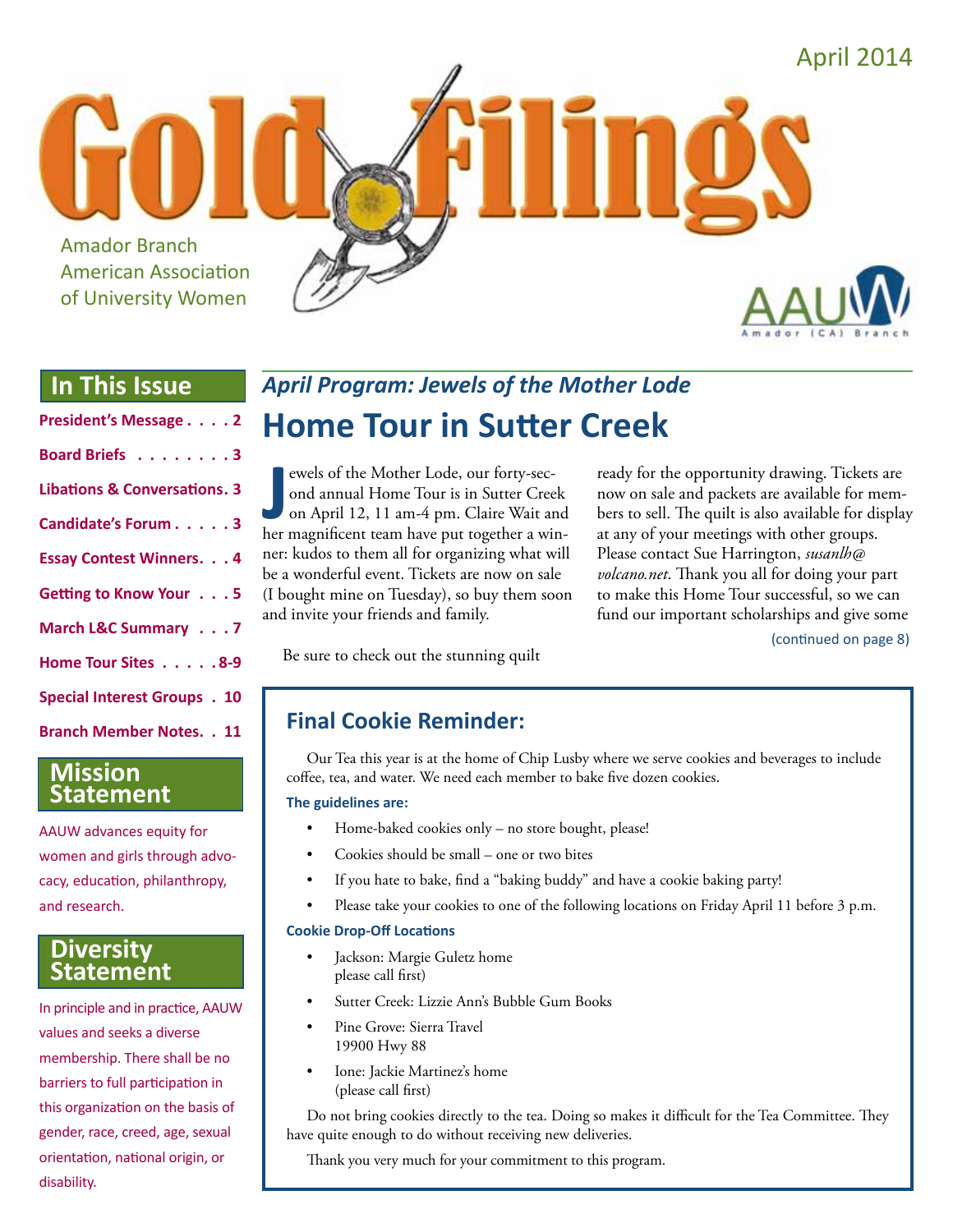

**AAUW Priority:** AAUW advocates increased access to higher education, especially for women in poverty.

**Quote of the Month:** "The best thing you can do for someone is give them a chance." *Unknown*

I'm trying to get used to the idea of spring without having had a real winter. As April approaches thoughts and actions turn to the Home Tour. Jewels of the Mother Lode, our forty-second (wow!) annual Home Tour is in Sutter Creek on April 12, 11 a.m.-4 p.m. Please see pages 1, 8 and 9 for more information and photographs of the sites.

#### **Women's History Month-Essay Contest Awards**

On March 14, we celebrated Women's History Month with our Essay Contest Awards Presentations. It was wonderful to have so many members, families, and friends in attendance. The essays were excellent, and were very touching. Congratulations to the winners. Thanks to Heidi O'Hara, Mary Thorpe, Patt McHugh, Judy Regnier, Jackie Martinez, Carol Smallfield and their helpers for an outstanding and enjoyable program.

#### **Scholarship Committee Activities**

Scholarship recipient selection is upon us. Gretchen Carlson reports that two impressive Tech Trek scholars have been selected (one from Ione Junior High School and one from Jackson Junior High School). Applications for our Community College and Upper Division/Graduate/Re-Entry scholarships are in the process of review and selection by Suzanne Nicholson, Kathy Guletz, and their committees. Thanks to all of them for their dedication and hard work. Our May Program, the Ice Cream Social, will honor those selected. It will be on May 17, 4-5:30 p.m., at the home of Sandi Baracco. Be sure to save the date.

### **Nominating Committee Report- There Still are Four Openings**

Our mighty nominating committee, Sandy Campbell and Lynne Brumit, put together an awesome slate of officers and appointees for next year's board. But, we still have four openings on the board: President-Elect, Community, Hospitality, and Public Policy. Please consider helping out with one of these positions (Board meeting attendance is not mandatory for appointed officers). Our annual meeting and election of officers will take place June 11, 2014, 5:30-7:30 p.m .at the Sutter Creek Methodist Church. We will vote for officers for 2014-2015, vote on the proposed budget for 2015-2015, as well as possible by-law changes. It will be a salad potluck.

### **Amador Partnership**

At the board meeting last week, we approved a motion to join the Amador Partnership (Progressive Women's Committee, Foothill Conservancy, ARC, SEIU, and Operating Engineers) in sponsoring a non-partisan Candidates Night for Amador County Supervisor elections. Judy Lerner-Liston is our representative to the group. The event is scheduled for April 16, 6:30 to 8:30 p.m. at the Jackson Civic Center, 33 Broadway in Jackson. Hopefully, many of you will plan to attend.

#### **AAUW California Election and Proposal to Increase Dues**

AAUW California needs our help. Elections are coming up this month and state voting returns from last year were dismal at 12.9%. Our branch stats are not much better: 7 of 83 members voted in 2013 for 14.1%; in the North San Joaquin region we were 5th out of nine. We are electing some officers and a \$4 dues increase is on the ballot again. All members are encouraged to vote.

It is good to remember that the state organization supports our branch in a variety of ways. In addition to the personal state support our Branch has received which I mentioned last month, are the many programs identified with AAUW and its mission that AAUW-California has undertaken. A few are: Tech Trek, Speech Trek, Financial Literacy, Leadership Training, Public Policy Advocacy, Title IX support and gender equity issues, College/University Partners, issue awareness raising, and affiliations and collaborations with like-minded organizations.

Please visit www.aauw-ca.org to read about how AAUW-CA supports California women and us. "Voting will be held from April 12 through May 2. This year all members will receive a voting access code. For those members with email addresses on file at National, the code and a direct link to the voting site will be sent via the email address. All other members will be sent postcards. Members may vote online or request paper ballots. Full instructions are available on the AAUW CA website under Forms & Documents-How to Vote." Let's have our voices heard to honor those who have worked so hard for women. Please take the time to vote.

Hope to see all of you at the Home Tour on April 12.

Thank you all for taking chances as well as giving them, for hanging in there as we get through the glitches, and as always, for being BRILLIANT

*–NJS*

### **May Newsletter Deadline**

The deadline for submitting articles and information for the May issue of Gold Filings is April 25th. Please submit material as soon as you can. Thank you.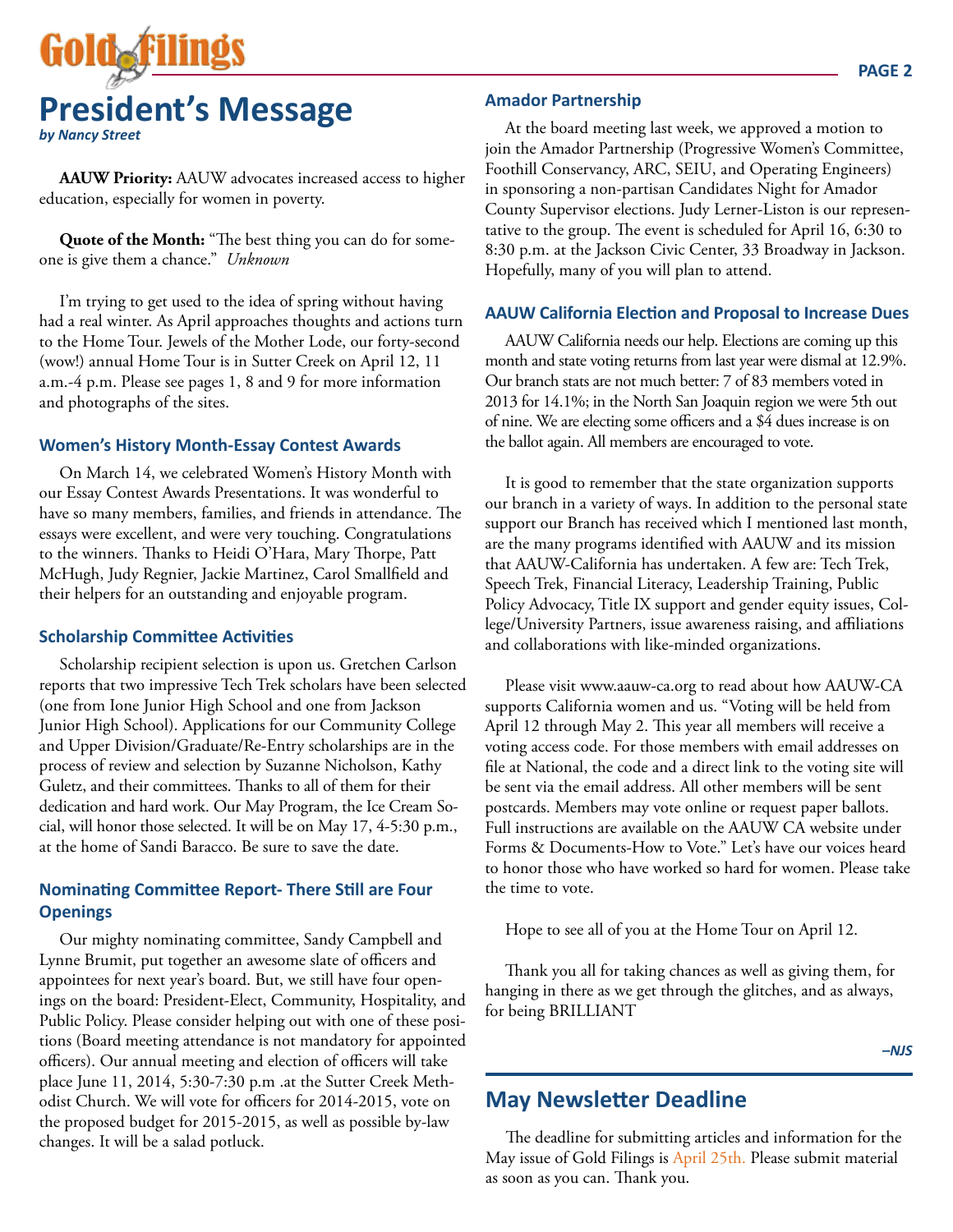# **Board Briefs**

**PAGE 3**

- Minutes of February 20, 2014 were approved as corrected and amended.
- Treasurer Michele Powell gave the February financial report.
- The successful March program was reviewed and ways to improve were discussed.
- The May Ice Cream Social is on May 17, 4-6 p.m., at the home of Sandi Barraco. Judy Regnier will organize planning with Robin Stolk.
- Claire Waite reported on Home Tour organization. All systems go with just a few glitches.
- Sandy Campbell, Nominating Chair, reported that the 2014-2015 slate of officers and appointees is filled except for Community Liaison, Hospitality Chair, and Public Policy/Educational Equity Chair.
- Nancy Street shared Myrna-Kay Robison's nominating letter about the February program "Resources for a Brighter Future" for AAUW California Branch Program Recognition.
- One by-law change will need branch approval, if the writing is completed by next month, otherwise it can be postponed until next year.
- May 10, 2014 is the North San Joaquin Region Leadership Training. Nancy Street recommends that incoming board members attend, especially President, President-Elect, and Membership Vice President.
- Nancy Street presented statistics on branch voting in last year's AAUW-CA elections.
- Tech Trek has selected two outstanding recipients. The Community College Scholarship Committee has received 18 applications. The Upper Division/Graduate/Re-entry Scholarship Committee had received five applications as of March 17.
- Board unanimously approved a proposal to join the Amador Partnership (Progressive Women's Committee, Foothill Conservancy, ARC, SEIU, and Operating Engineers) in sponsoring a Candidates' Forum for the Supervisor elections on Wednesday, April 16. Judy Lerner Liston will be our branch representative.

## **Candidate's Forum, Board of Supervisors, Districts 3 & 5**

As you read in Nancy's President's Message your board voted unanimously to join The Amador Partnership in co-sponsoring a Candidate's Forum for Board of Supervisor's election for Districts 3 & 5. The event will be held:

**Wednesday April 16, 6:30-8 p.m. Jackson Civic Center 33 Broadway, Jackson**

This promises be an interesting and informative event.

## **Libations & Conversations**

AAUW's Libations & Conversations is meeting Thursday, April 24, 5:30 – 6:30 p.m. in

Sutter Creek at The Cellar in the Hotel Sutter. Our topic of conversation is "Think Before You Send – Email Etiquette".

All AAUW members, prospective members, and interested friends are invited to join us for a fun hour of

no-host drinks and lively conversation. No RSVP necessary – just drop in!

See Page 7 for a summary of the March meeting of Libations & Conversations.

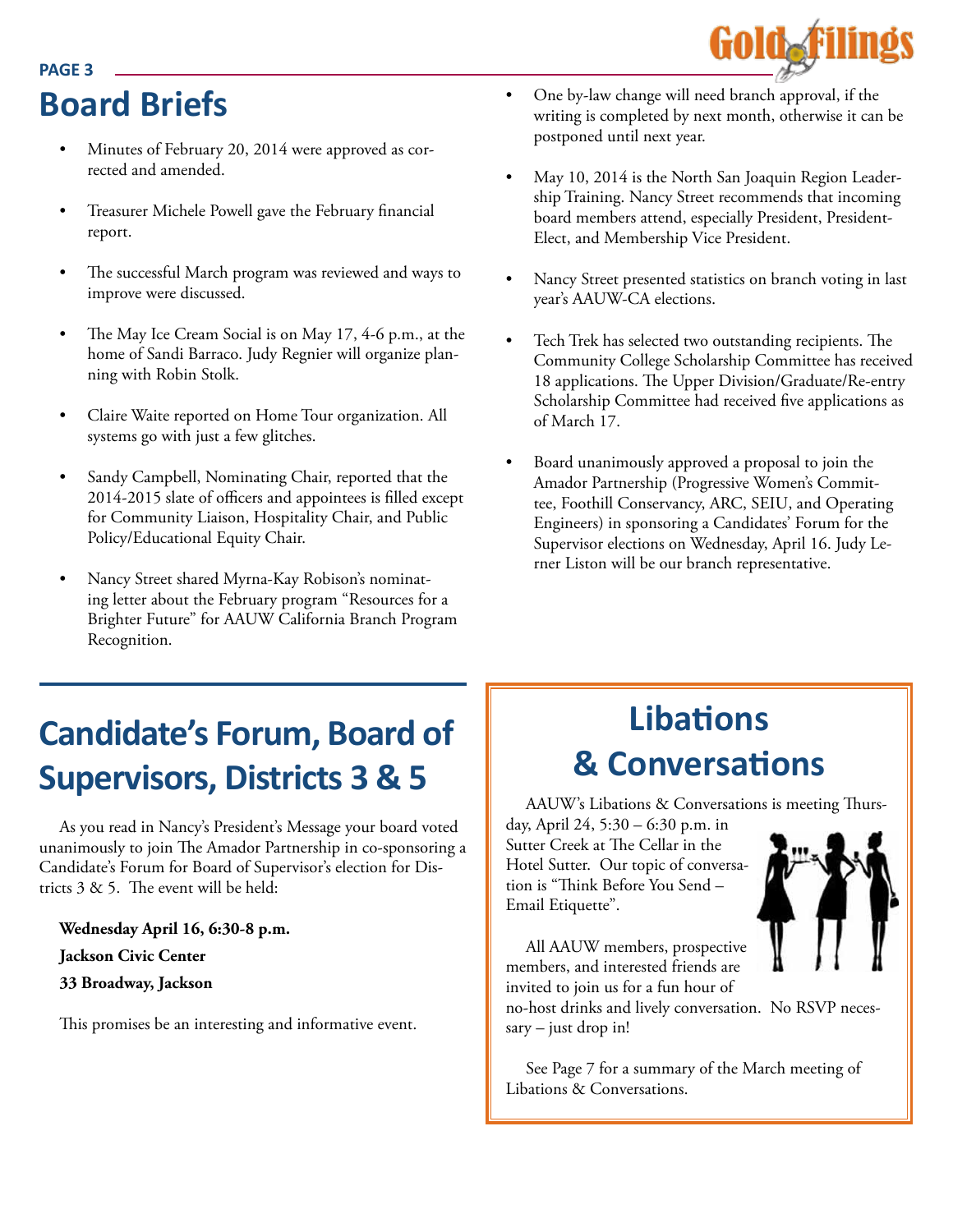# Goldaf **Women's History Month Program- Essay Contest Winners**

The AAUW's women's history month writing event was a success! There was laughter; there were tears: the contest winners read their essays with poise and confidence. Audience members were inspired and impressed. Here is a list of the winners, their respective school, and a line from their essay featuring a woman they admire.

**Gurashish Khangura**

2nd Place (IJHS): "The Woman Who Fought for Equality"

"I find [Susan B. Anthony] to be an incredible, inspirational woman who has taught me that I'll only achieve great accomplishments in life if I refuse to give up."

*–Heidi O'Hara*



2nd Place (JJHS): " My Hero and My Inspiration"

"Women are brave, and delicate, and strong all at the same time. Those are all words that describe my big sister, Kathleen, who I love and adore so much."

#### **Brittany Hannah**

3rd Place (IJHS): "My Inspiration—Hillary Clinton"

"Hillary Clinton is one of my heroes and my biggest inspiration. I too will follow my dreams.

#### **Aubrey Hobbs**

3rd Place (IJHS): Malala Yousafzai"

"Malala is an amazing person; she is the youngest person, at sixteen, to be nominated for the Nobel Peace Prize. […] Malala in my eyes is a legend and someday will make even bigger changes."

### **Faith Dollman (Faith Jacqualynne Laursen-Dollman)**

3rd Place (JJHS): "My Mom"

"My mother is my hero; I can only hope to be her sidekick one day."



*Brittany Hannah*



*Audrey Hobbs*



*(l-r) Angel Renfree, Gurashish Khangura, Alexandria Denison, and Faith Dollman*

#### **Angel Renfree**

1st Place (IJHS): "Bethany"

"My mom is one of the most inspirational, intelligent, and just flat out amazing woman I'll ever know."



*Sofia Neville-Segura*

**Sofia Neville-Segura**

1st Place (JJHS): "The Queen of YouTube"

"Jenna Marbles is inspiring because she has helped millions learn to dream."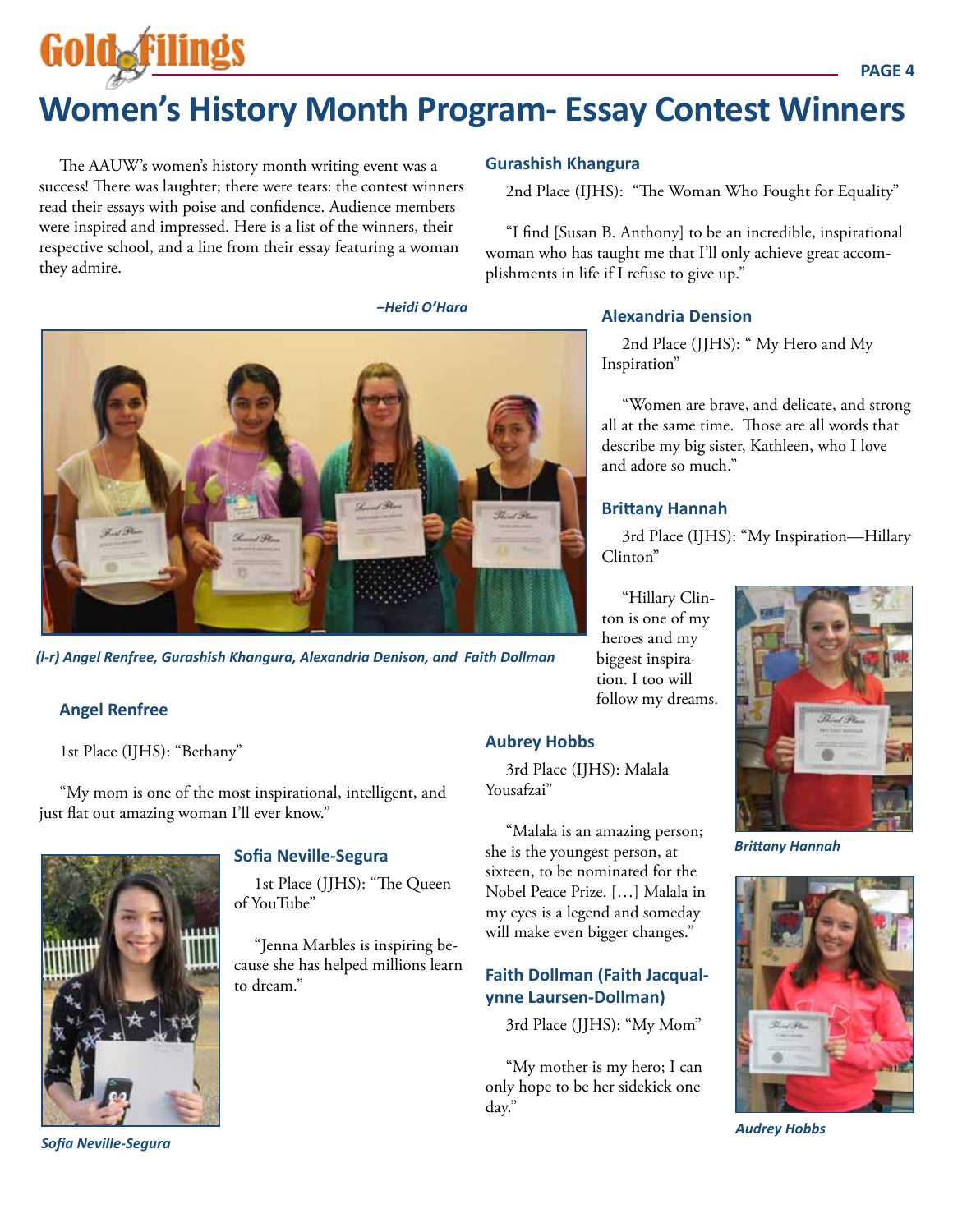

## **Getting to Know You: Susan Staggs**

#### *Interview by Michele Powell*

The following is an email conversation between Susan Staggs and Michele Powell

*Q: Tell me about your educational background.*

A: MA in Management & Organizational Development – JFK University, Walnut Creek, CA; BA in English – College of Notre Dame, Belmont, CA

I was in my 40s when I earned my BA and 50 when I earned the Masters – I was definitely a late bloomer!

I completed both of my degrees while working full-time, definitely the hard way!

*Q: Are you a native daughter of California?* 

A: I am second generation native Californian, born in Oakland, but raised in Long Beach, CA. I come from a blended family of seven children. I moved to NorCal to go to San Jose State, and never lived in SoCal again.

*Q: How did you come to live in Amador County?*

A: My husband, Hav, and I were fed up with the congestion and rat race in the Bay Area (lived in Redwood City) and looked for a retirement community that we could afford. We visited Amador County in the spring of 1998 and found our "pot of



*Susan Staggs*

gold". We could ski at Kirkwood and keep our trawler in the Delta, so it was perfect. We purchased a one-acre lot in Jackson Pines Estates and built our home, moving in in 2000.

*Q: Would you share a bit about your personal life?*

A: Hav and I will have been married 22 years in May and for both of us, the third time was the charm. I have a son, Alex who lives in the Bay Area. Hav's son Tom lives in Redmond, WA and his daughter Liz lives in Pasadena. All of our kids have graduate degrees, are happily married and have two children each. We have five grandsons and one granddaughter. They have been wonderful additions to our lives and we look forward to taking the grandkids in pairs on summer trips each year.

*Q: I'd love to hear an overview of your work life.*

A: I stayed home with my son for ten years (he was born in Belgium and I lived

in Europe for 10 years). When I returned to the U.S., I began working full-time and going to school at night to complete my BA. During that time, I worked in the high-tech industry (13 years with Raychem in Menlo Park), and had stints with Trimble

(continued on page 6)

## **February Program Earns AAUW Statewide Recognition**

AAUW Amador recently received the following email in response to our nomination of the February program:

*Congratulations! Your branch's mission-based program has been chosen as one of the Top 10 for the AAUW CA Wall of Fame. Your branch will be recognized at convention through a power point presentation and certificates. We will be announcing the branches on Sunday at the morning business session. Hopefully, you will have a representative of your branch to receive your certificate then.* 

*Cathy Foxhoven/Ainsley Nies Program Co-Chairs*

The following is a summary of the event that was sent to AAUW state headquarters by Myrna-Kay Robison our Public Relations Chair.

#### **Resources For A Brighter Future**

A Mission-Based Program presented by Amador Branch of AAUW on 02/12/2014

 Being aware that in Amador County there were resources for educational and economic progress which many disadvantaged women in our area were not knowledgeable about, we designed a program to meet this need. We did a two-hour outreach workshop with presenters/speakers from many of the agencies in our county. Topics covered included health services, housing assistance, educational, employment, and nutritional opportunities. During the first hour of the program speakers took turns describing their agency's resources. Then during the second hour of the workshop, tables were set up so that attendees could speak directly to the representatives about individual needs and concerns.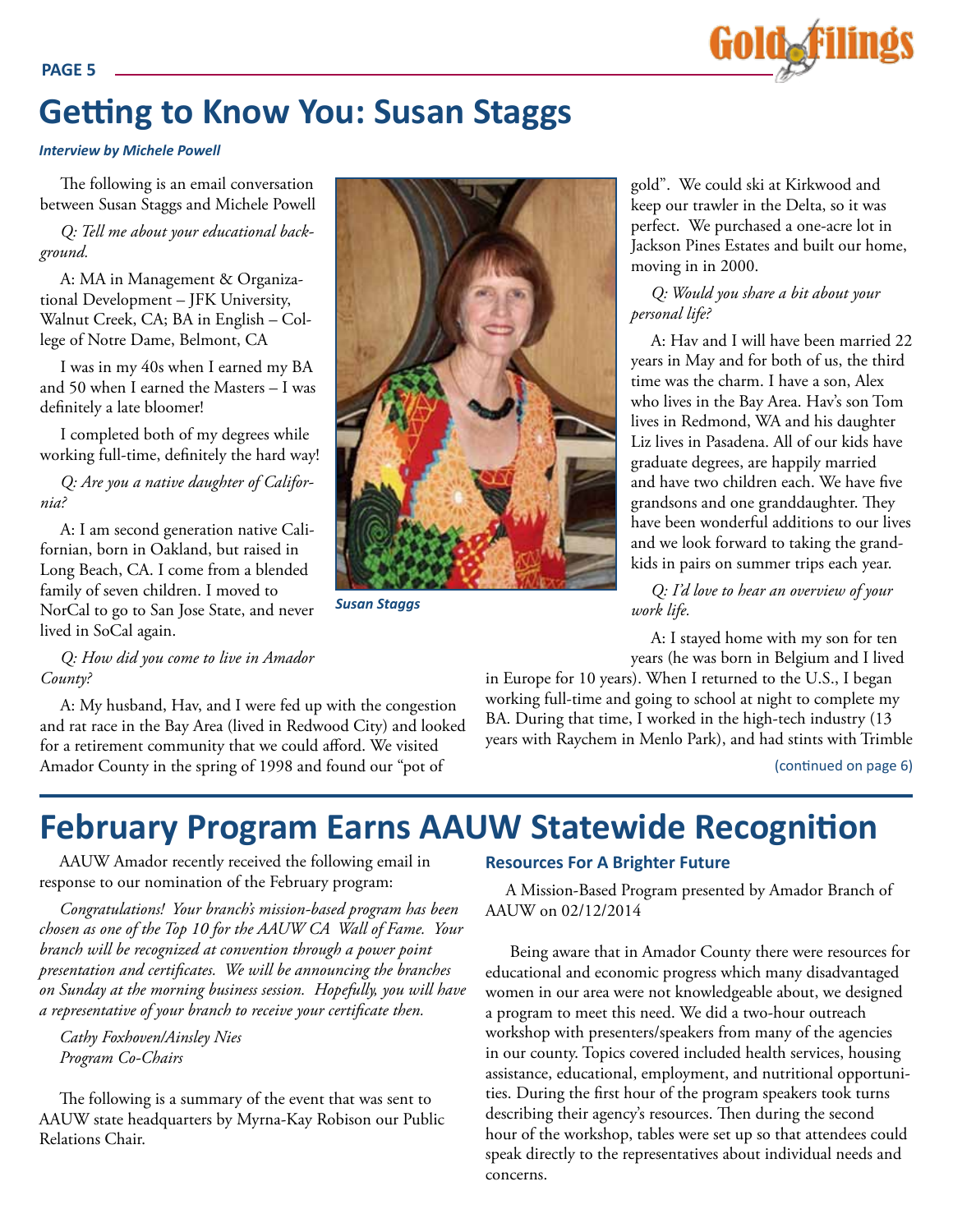

## **Getting to Know You**

(continued from page 5)

Navigation, Adaptec, Ocular Sciences and New Focus. I worked my way up from an administrative assistant to a Director of Human Resources.

My last employment was as acting VP of HR with a start-up company in Santa Clara. Human Resources is a very demanding field – I helped manage major lay-offs in three companies and learned everything one would ever want to know about that. As a generalist, I was responsible for benefits, compensation, employee relations, recruiting, training and development. Once I retired, I never looked back and was happy to be doing something else. I retired at 57 and my husband retired at 59, specifically so we could enjoy life while we had good health . . .

and we have worked very hard at that the past 14 years and, we think, have succeeded famously!

*Q: I know you lived in Europe-how did that come about?*

 A: I moved to Europe in 1972 when I married my 2nd husband. He was in manufacturing management for a Fortune 500 company and they had manufacturing plants in Europe. I lived for five years in Leuven, Belgium (where my son was born), one and one-half years near Munich, Germany, and three and one-half years near Copenhagen, Denmark. I also had traveled extensively throughout Europe before I moved there, so I feel like I have been very lucky to have had those opportunities.

*Q: I know that you and Hav enjoy international travel, what parts of the world have you visited?*

A: Hav and I love to travel and have taken at least one or two major trips every year since we retired. We have been to Africa, China, Southeast Asia, Europe, Central America, Mexico, Canada, and the East Coast. In May 2015, we will spend the month in France. I feel very fortunate that we still have the good health and the funds to do it (no thanks to the dot.com bust and the recession!)

*Q: What about travel in the US?*

A: In between those trips, we often travel to see our children/grandchildren, camp in the Sierras and elsewhere, kayak, bike, hike and fish as much as we can.

This summer we will spend July with our 5th wheel trailer traveling through Colorado, my husband's home state. In the fall we have a 10-day trip planned to Savannah, GA and Charleston, SC.

*Q: When did you join AAUW Amador, what roles have you played, what offices have you held?*

A: I joined AAUW Amador immediately when we moved here in 2000 and without knowing anyone, Hav and I joined the AAUW wine group and I the Book Lovers book group. Before I knew it, I was Hospitality Chair! Since that time, I have served as VP Programs, President, Publicity, Home Tour Chair twice, and Home Finder four-five times. Next year I will serve as Membership Chair. I have participated in many of the interest groups, but right now I am just in a book group and

#### (continued on page 11)



## **COLLEGE INFORMATION NIGHT**

*Tuesday April 8th at 6:30 p.m.*

**Do you want to go to college? Are you unable to afford the cost of moving to a college town or paying for gas commuting to the valley for classes? Can't get the classes you need?**

## *Amador Community College Foundation (ACCF)*

In association with

*Three California Community Colleges, (Coastline, Alan Hancock, Foothill)*

Is offering an

#### **Online Distance Education Program:**

- $\checkmark$  Complete an AA/AS degree and Certificate Programs
- $\checkmark$  Complete a transfer program to CSU/UC
- One-on-One Assistance, Tutoring, Computers, and Internet Access
- *New programs being offered for Fall 2014 (Fire Technology, Music* 
	- *Technology, Graphic and Interactive Design, and more)*

**Interested? Want more information?**

Distance Education Program Information Night **Tuesday April 8th, 6:30 p.m.**

Human Health and Service (HHS) Building, Suite 700 South End of HHS Building 10877 Conductor Blvd., Sutter Creek, CA 95685

**For questions/ information contact: Janice Davis, Counselor, Argonaut High School, 209 257-7752 or jdavis@amadorcoe.k12.ca.us**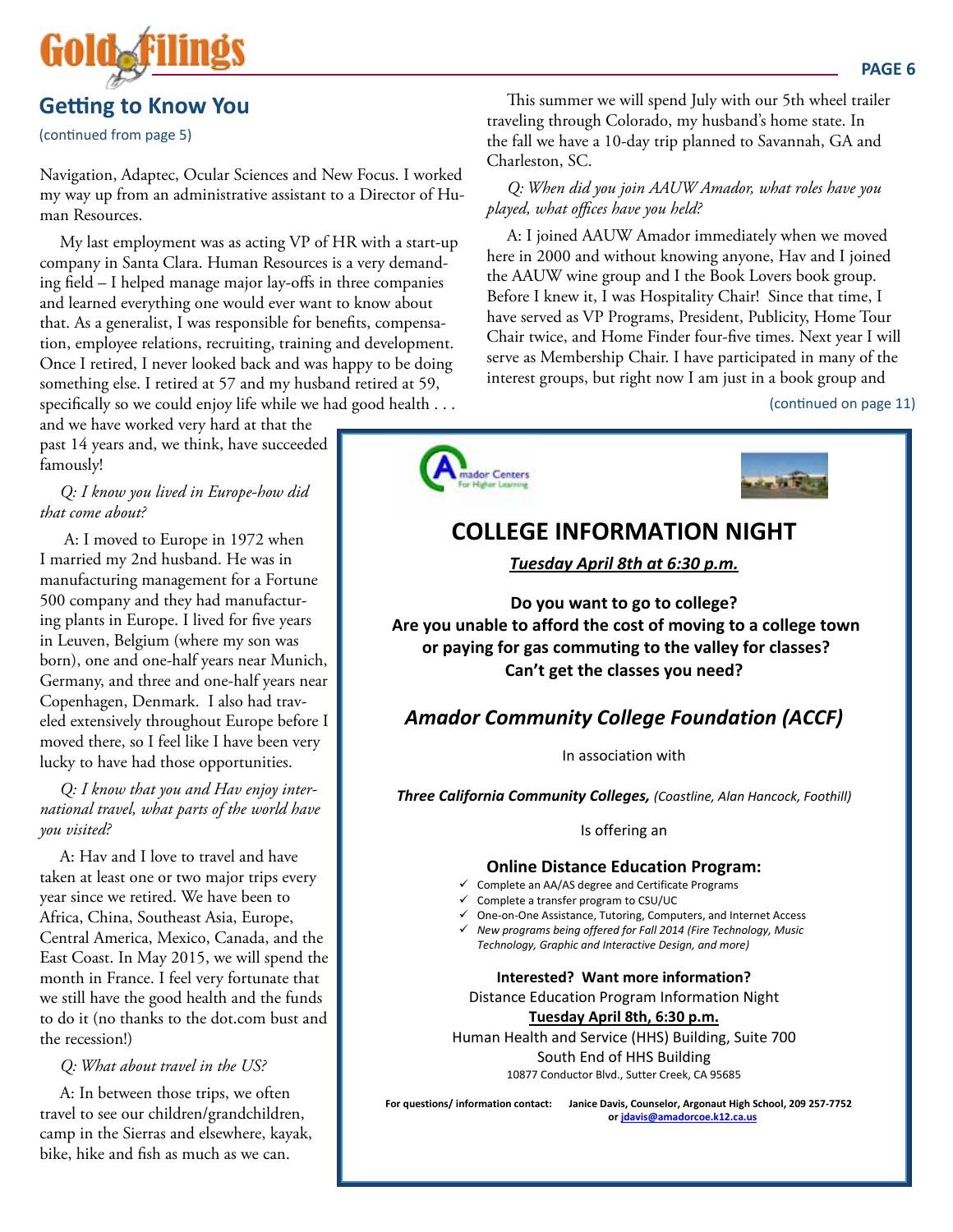#### **PAGE 7**

## **March Libations & Conversations: Pay Equity**

March's Libations and Conversations topic was Pay Equity, in honor of Equal Pay Day that this year falls on April 8. As you can imagine, such a complicated issue engendered some lively discussion. Special thanks to our newest member, Katie Scott, Director of Global Compensation for LSI Corp., for rearranging her schedule to attend and provide her perspective! The following is our "conversation starter" page for the evening. I hope those of you with an interest in this issue will find some food for thought here, and check out some of the attached sources for more information.

*Suzanne Nicholson*

Gold**e**filings

### **Equal Pay Day = April 8, 2014**

Equal Pay Day symbolizes how far into 2014 women need to work to earn as much as men did in 2013.

Equal Pay Day was created in 1996 by the National Committee on Pay Equity (NCPE) to raise public awareness about the pay gap between men and women.

## **Fact or Fiction? Is the pay gap as bad as it seems?**

Some have criticized the 77 cents on the dollar number as a "myth," arguing that when you compare "a man and a woman standing next to each other doing the same job for the same number of hours" the difference is far less, with women earning 91 cents on the dollar.

Source: Hanna Rosin - "The Myth of the Gender Pay Gap" - Slate.com.

### **Women's Choices?**

- Controlling for age, experience, and time in the workforce, pay disparity between men and women still persists.
- When couples decide who will stay home to care for children, women often elect to stay home *because* they are earning the lower wage.
- Occupations dominated by women pay less *because* women's work is undervalued.

Sources: http://www.pay-equity.org/info-Q&A.html http://www.nwlc.org/sites/default/files/pdfs/ wage\_gap\_faqs\_sept\_2013.pdf

## **PAY EQUITY**

## **\$ 0.77**

Statistics from 2010 reveal that as a whole, women earn 77 cents for every dollar earned by men.

The numbers are worse for women of color: African American women earn 67.7 cents on the dollar (compared to all men), and Latina women earn 58.7 cents on the dollar. Interestingly, Asian women outperform the average, earning 86.6 cents on the dollar.

**Why the disparity?** According to the NCPE, women and people of color are concentrated in low-paying jobs (clerical, sales, service jobs). Some of the disparity is attributable to differences in education and experience. However, much of the gap can only be explained by discrimination.

**Has there been any improvement?** From 1982 to 2010, the wage gap closed by about 15%. At the current rate, it will take another 50 years for women to achieve pay equity with men.

Source: http://www.pay-equity.org/info-Q&A.html

## **Workplace Flexibility and Paternity Leave?**

One Harvard economist recently suggested the pay gap could be "ended" by focusing on workplace autonomy and flexibility for both men and women.

Many suggest the gap could be lessened by promoting paternity leave, which would put men and women on a more even playing field after the birth of a child.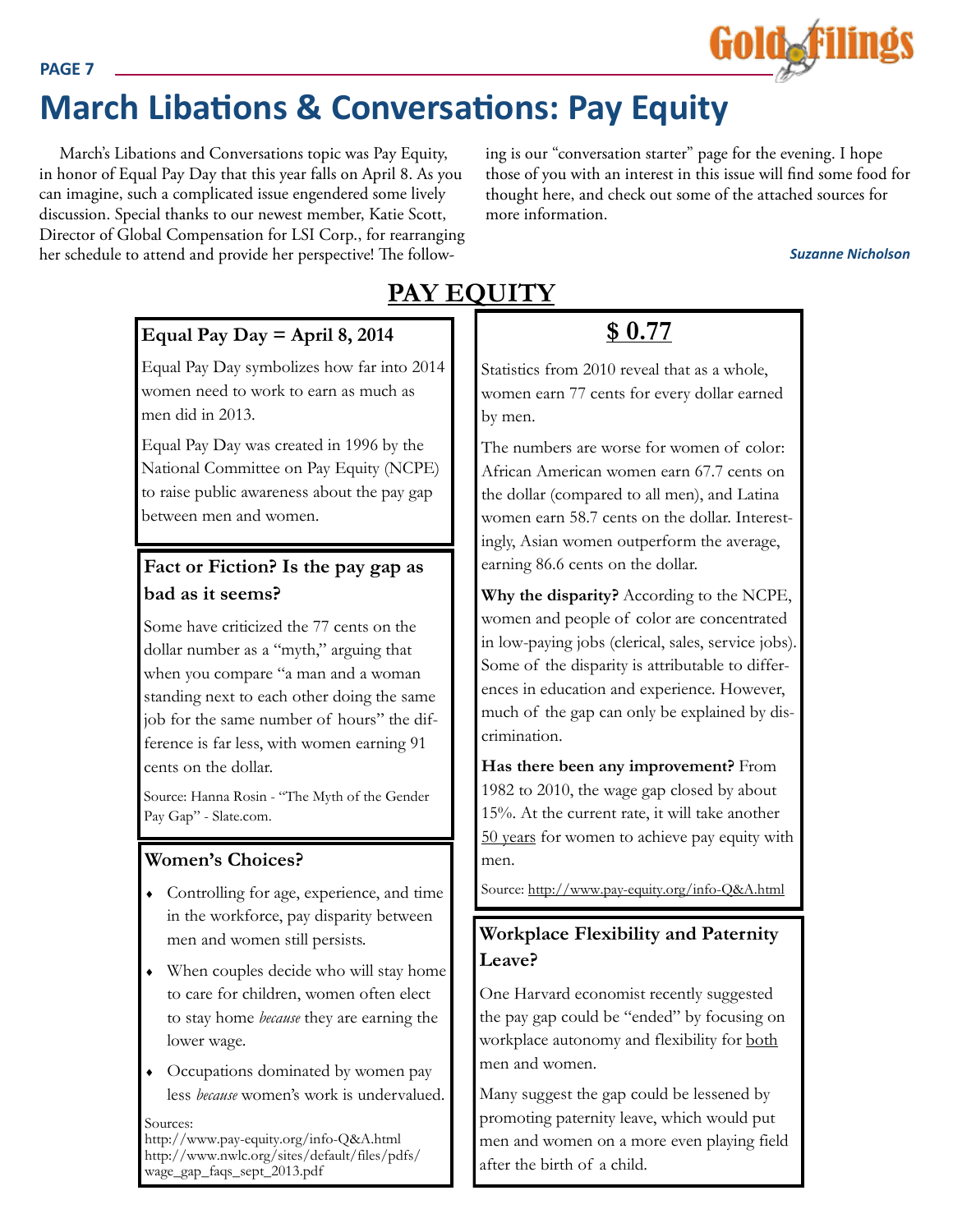

## **Home Tour** (continued from page 7)

Amador women and girls a chance.

Here is a brief review of the homes and sites that are on the Home Tour. Full descriptions are in the February and March issues of Gold Filings.

*Nancy Street*



#### **Sutter Creek Inn: 75 Main St.**

**P**ioneer John Keyes built the original part of today's Sutter Creek Inn in 1859, probably for his young bride, Clara McIntire; in 1882 after Keyes' death, Clara's 2nd husband, Edward C. Voorheis, added the southern wing. For over a century descendants of McIntire-Voorheis owned the home before selling it to Jane Way in 1966.

Reminiscing later in her life, Way said she bought it "on a whim" during "an all-time low in my life." Seeking to "reinvent her life," Way turned the property into one of the West's first bed-and-breakfast inns to become well known in travel guide books. In addition to the original house, Sutter Creek Inn's facilities include numerous adjacent original historic buildings now offering 17 rooms, many with wood-burning fireplaces, swinging beds, and private patios.



#### **Baracco Home: 44 Eureka Street**

Many AAUW events have been held in this lovely home and now the owners, Sandi and Bruce Baracco, are sharing the story of their home on the Home Tour. Originally built for the Lucot and Manassero families, this Craftsman home was completed in 1913. Located two blocks from the family grocery store on Main Street, this bungalow was extensively re-constructed and restored by Sandi and Bruce, owners since 1976. Design plans were developed by Sandi, an architect, who likes to describe progress on the house as "38 years into a 100-year plan." This is the second home to be built on what is a double-wide lot which backs up to the creek.



#### **Enola's Cottage: 120 Hanford Street**

Enola's cottage was built in the late 1940's and has recently been remodeled to characterize its roots from this era. This cottage was home to talented artist Enola Scott for fifty years, hence the name that was chosen by new owners, John and Angel LeSage. This quaint 1,200 square foot cottage has 2 bedrooms and one bath. The new owners have given the cottage a new life as a vacation rental.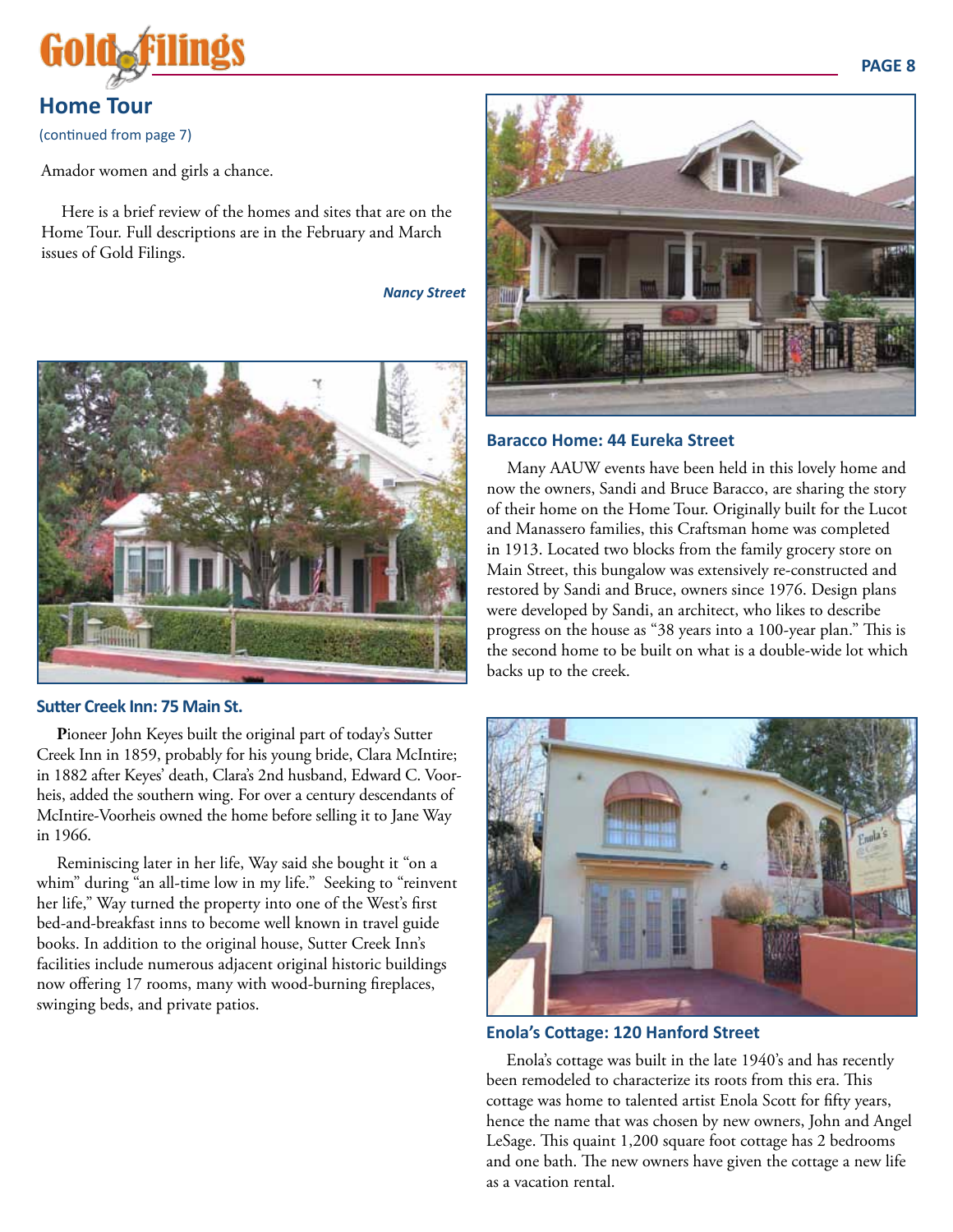**PAGE 9**





#### **The Lusby Home: 60 Gold Dust Trail**

The Lusby home, a stately two-story, turreted, classic 1890s Victorian home with wraparound porch has a fascinating history. For many years it was a derelict, neighborhood "haunted house" in Azusa, California, before Mr. Lusby purchased it, dismantled it, and moved it in pieces to its current location on 2.5 tranquil acres in Sutter Creek in 1980.

Today, after more than 30 years of reconstruction, restoration and renovation, mostly on a part-time basis, the 3,000-squarefoot, 5-bedroom, 3-bath home represents a life-long project and passion nearing completion.



#### **The Davis Home: 21 Main Street**

This 1920's Craftsman style home was constructed for the Trudgen family and owned by the family until purchased by the Davis' in 1981. When Rod and Loraine Davis purchased the home, the living area was downstairs: one bedroom, one bath, small kitchen, and living/dining room –all in need of restoration. Over the years, with Loraine's inspirations and Rod's skills, they have created a model for historic renovation.



#### **Trudgen Home: Nickerson & Main Streets**

The 42nd annual Home Tour will visit one of the oldest and most prominent "Jewels of the Mother Lode" at the corner of Nickerson and Main Street. This home was built in the early 1860's in the Greek Revival style with a wide wrap-around porch and gable roof. Although added onto many times by subsequent owners, the home appears from the front as it did originally when built by C. Columbus Belding in 1862.



#### **Monteverde Store: 11 Randolph Street**

John Monteverde and his son, John, opened the store on Randolph Street in August of 1898. They sold hardware, groceries, wines and liquors, and also supplied the miners with boots, shoes and other items. Over its counters and from the shed (now the office of the Sutter Creek Arts Council), the Monteverde family sold all sorts of merchandise through the years until the store closed unexpectedly in 1971 and never reopened. The store was much as you see it today. Rose Monteverde, the last of the storeowners, willed the structure to the city when she died in 1978. In her will she specified that it be converted to a library or museum. As you see, the store has been converted into a piece of living history.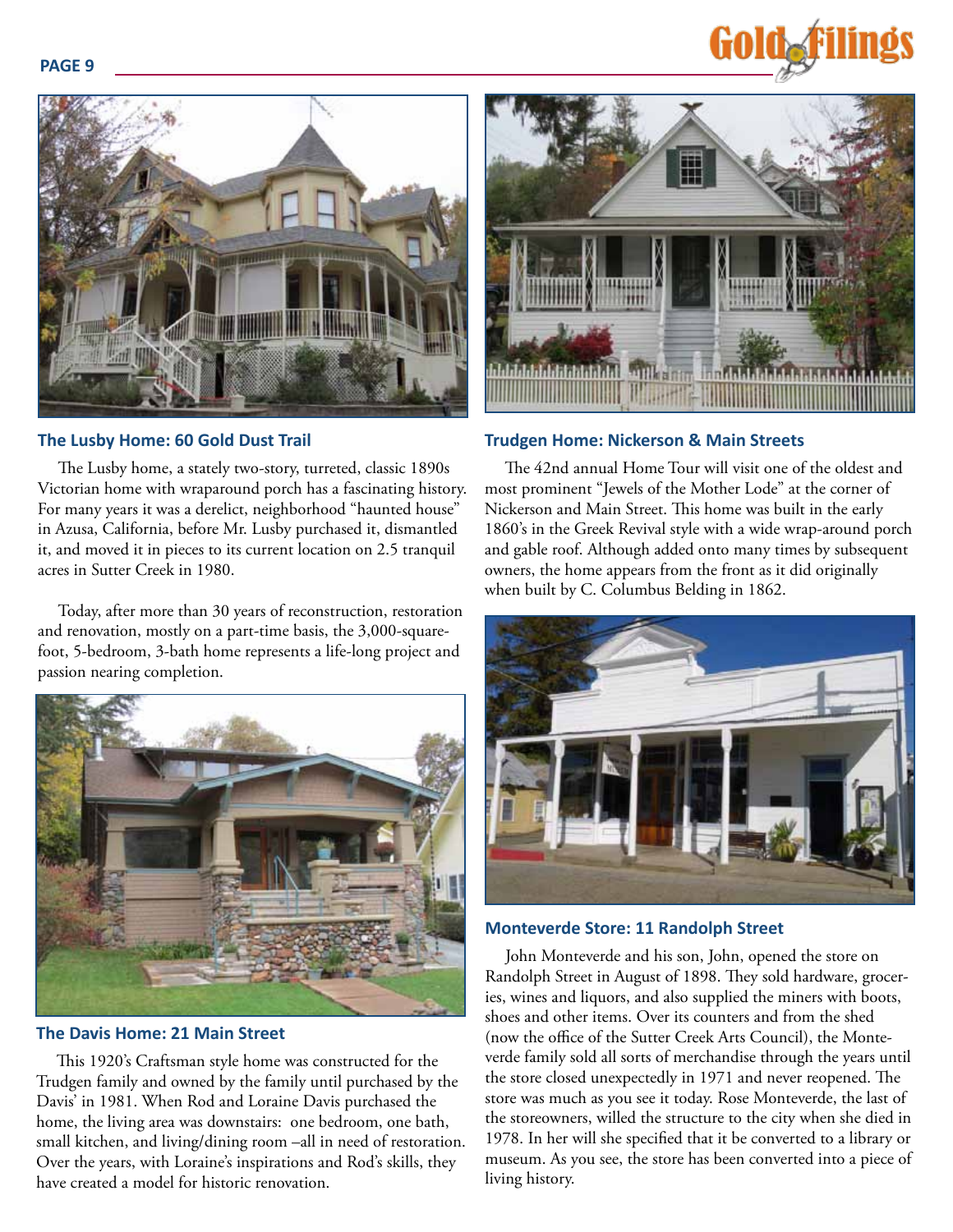# **GOIOAR Special Interest Groups**

## **Afternoon Book Group**

Iris Aparicio, Chair *joeiris@volcano.net*

Join us for a thoughtful and

friendly book discussion the 2nd Monday of each month at 2 p.m. We meet at members' homes to discuss a book chosen from our yearly list compiled in September. Our list is a mix of fiction and nonfiction. New members are welcome.

The Afternoon Book Group is reading *Bury Me Standing* by Isabel Fonseca. We will meet at Floy Goulart's home at 2 p.m. on Monday, April 14. Contact Floy a if you are interested in joining us.

## **Art in Action**

Charlene Unger, Chair c*ux2@volcano.net*



We are a group whose members enjoy drawing and painting at each other's homes or various outdoor locations such as PiPi Valley, Bear River and Tabeau

Lake. We share information about art workshops and gallery exhibits. Art in Action group members are responsible for the Art Show at the Home Tour. Beginners are welcome. Lunch is always part of the day. Meetings are every 2nd & 4th Tuesday. Contact Charlene for information about the next meeting.

## **Book Lovers & Page Turners**

Michele Powell, Chair *powell.michele288@gmail.com* We meet at 2 p.m. on the fourth Monday of each month (except December) at members' homes. We have great



On April 28 we will discuss *The Round House* by Louise Erdich at Jackie Martinez's home. Call Jackie if you'd like to attend.

## **Cork & Fork**

Bonnie Krupp, Chair *bonniekrupp@yahoo.com*

This group meets every other month with significant others to enjoy wine tasting and appetizers. Member's homes are the usual meeting place, but we sometimes

gather at a winery tasting room or other appropriate venue. Cork & Fork meets the 2nd Sunday except in May when we meet on the 3rd Sunday because of Mother's Day. The next meeting of Cork & Fork is May 18. There will be detailed information in May Gold Filings. Contact Bonnie if you are interested in attending or if you'd like more information.

## **Garden Groupies**

Nancy Schuster, Chair *nancys@volcano.net*

Garden Groupies love plants and the beauty they add to our lives! No digging, raking or pruning is required - just join us in visiting some very interesting places. We had planned to visit

the Sacramento Historic City Cemetery in April, but it is closed to the public on Wednesdays. So on April 16 we will head off to the Rising Sun Nursery in Valley Springs. This is just after the Home Tour so there will be time to plant something special. This month we can meet at the Kmart parking lot at 10 a.m. You are all welcome to join us.

## **Lunch Bunch**

Kelli Garcia, Chair *kgarciaod@hotmail.com*

Lunch Bunch meets the second Thursday every month at 11:45a.m. We patronize new restaurants and local favorites. Hostess duties rotate each month and she chooses the restaurant and



makes the reservations. Members pay for their own meals. New members are welcome. Margie Guletz is hosting this month's Lunch Bunch at the newly remodeled Country Store in Volcano on April 10th at 11:45 a.m. Please RSVP to Margie at *guletz@ comcast.net* by Monday April 7th.